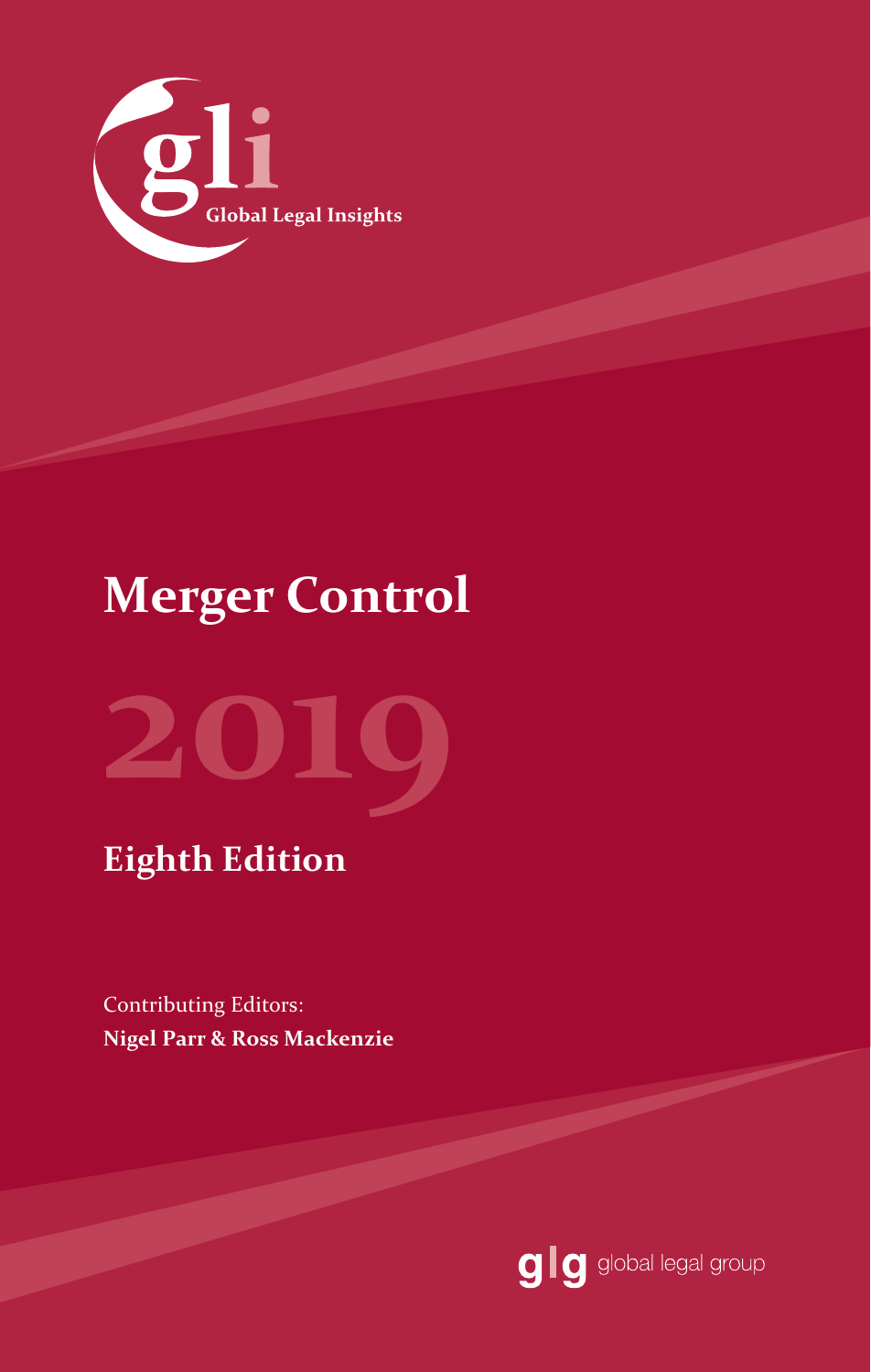# Mexico

### Octavio Olivo Villa, James E. Ritch & Marta Loubet  Ritch, Mueller, Heather y Nicolau, S.C.

#### **Overview of merger control activity**

In 2018, the Mexican Federal Economic Competition Commission (*Comisión Federal de Competencia Económica*, "COFECE" or the "Authority") reviewed 183 merger notifications. Out of the transactions that required in-depth scrutiny, COFECE did not authorise three concentrations and imposed structural and behavioural conditions on one transaction. Although only three transactions were not authorised by COFECE in 2018, it is common practice when feasible for the parties to withdraw their case rather than wait for a negative decision and, therefore, the number of transactions rejected in 2018 is not necessarily indicative of the number of transactions that raised fundamental concerns from the perspective of COFECE in that year.

The number of merger control cases was higher in 2018 when compared with 2017, with the authority's level of scrutiny and analysis of cases becoming more rigorous. COFECE was also increasingly active in the areas of investigations for illegal mergers (four investigations for illegal concentrations were carried out by COFECE in 2018), gun-jumping in mergers and in the enforcement of the regulations via the imposition of fines. The decisions issued by COFECE can be challenged through indirect appeal (*amparo indirecto*) proceedings before specialised courts. In the period from 2014 to 2017, such courts ruled on 155 appeals, out of which 39 were dismissed, 90 were denied and 26 were granted. This means that in 83% of cases, COFECE's actions were upheld in court.

The trend of continuing professionalisation and effectiveness of COFECE continues. In 2018, COFECE implemented an electronic system for the notification of concentrations (SINEC, by its Spanish acronym), in an effort to streamline merger clearance proceedings.

Competition law and antitrust is an increasingly active and visible field in Mexico, and COFECE is establishing itself as a leading competition authority in Latin America. In 2018, COFECE rose to three-and-a-half stars (out of five) from three stars in the  $18<sup>th</sup>$  edition of the Rating Enforcement, the annual survey conducted by the *Global Competition Review*, at the same level as the competition agencies in Canada, Spain, Norway, New Zealand and Italy, surpassing those of Austria, Chile, Columbia and the Netherlands.

Also in 2018, COFECE and the European Commission signed an administrative agreement on cooperation in the field of competition law and enforcement, committing to enhanced cooperation and coordination of enforcement activities by the two competition authorities when working together.

The consolidation and recognition of COFECE's strengthening over the past years (both in Mexico and internationally) comes as a result of ongoing tension between Mexico's legally autonomous regulators, like COFECE (an autonomous body with a high degree of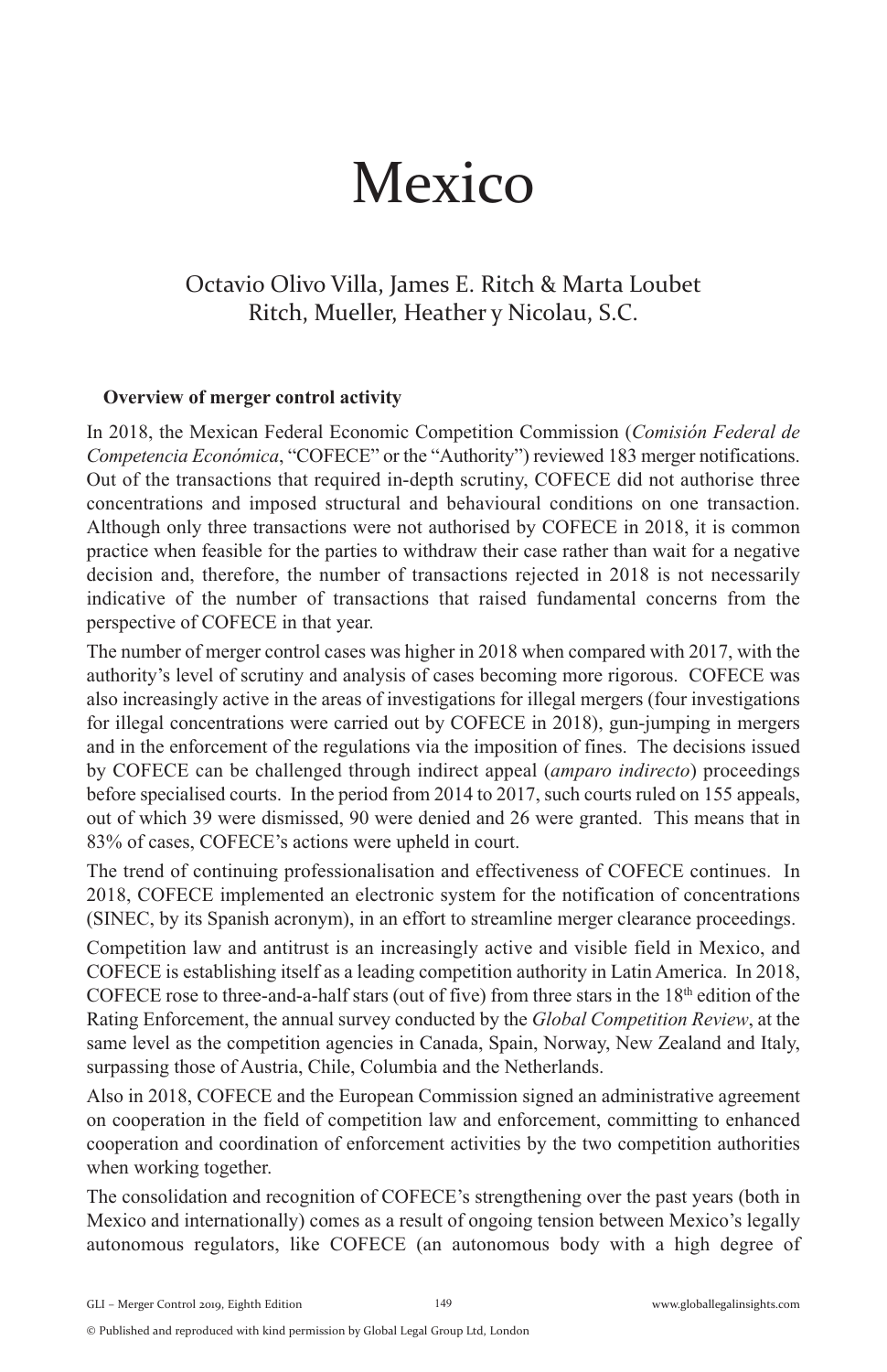independence granted by the Mexican Constitution) and legislators belonging to the ruling MORENA party, with the support of the new presidential administration, who, for instance, have criticised some decisions made by COFECE, such as COFECE's unconditional clearance of the Disney/Fox deal (which was conditioned by the Federal Telecommunications Institute, a separate autonomous body responsible of the competition scrutiny of the telecommunications aspect of the transaction) or a newspaper article by COFECE's president questioning, on anticompetitive grounds, the procurement practices of social welfare programmes by the new administration.

Also, in the context of the austerity policy of the incoming presidential administration, budget cuts and other measures have been imposed on COFECE and other Mexican governmental agencies, such as those recently enacted pursuant to the new Federal Law of Remuneration for Public Servants, which seek to reduce the compensation of public sector employees. COFECE has initiated a judicial proceeding to challenge the constitutionality of such law seeking to reverse cuts in personnel and budgetary allocation of reduced resources in an attempt to defend its autonomy.

In terms of economic sectors, COFECE updated the 2008 landmark study by Carlos Urzúa, who is the current Minister of Finance and Public Credit, entitled "Evaluation of the Distributive and Special Effects of Companies with Market Power in Mexico",<sup>1</sup> whereby the author identified the regressive effects of market power among households and regions. The updated study was performed by Andrés Aradillas López, Associate Professor of the Department of Economics of Pennsylvania State University. The updated study, which was published in October 2018, finds that a lack of competition and market monopolies caused Mexican households to pay a premium of up to 98.23% when buying consumer goods, including corn tortillas, bread, eggs, fruits and vegetables, medicines, as well as services such as transportation. The relevance of this study lies partly in the fact that COFECE has stated that it will focus its actions in the years to come on the markets of such products, which will be the case in investigations and in merger control.

COFECE is actively putting the digital revolution at the core of its agenda. In February of 2018, it published "Rethinking Competition in the Digital Economy", an advocacy paper to raise attention on the importance of the digital economy and its impact on competition policy.

The legal framework also continues to be strengthened through the updating of guidelines and technical criteria. In February of 2018, COFECE modified the regulatory provisions to the Mexican Federal Law of Economic Competition (*Ley Federal de Competencia Económica*, the "Competition Law"), that were published in the *Official Daily* of the Federation on February 14, 2018, in order to further refine and clarify the legal framework and strengthen the authority of COFECE. A few weeks earlier, on January 31, 2018, COFECE published its report on the public consultation of the Draft Guide on Collaboration Agreements between Competitors, which included the comments received during the public consultation carried out from the end of 2017 to the beginning of 2018. The Guide is intended to provide economic agents with more clarity as to the elements that determine COFECE's assessment of joint ventures and other agreements among competitors, and it is expected to be published in 2019. COFECE has also continued to promote competition and comply with its transparency and accountability obligations by means of constantly publishing highquality statistical and other information of its activities, as well as in-depth analysis and opinions on current competition topics and new legal developments, such as the opinion COFECE published in respect of the drafted new Mexican Law for the Transparency and Ordering of Financial Services and the Law on Credit Institutions regarding banking fees. The website of COFECE is increasingly robust in terms of information and functionality,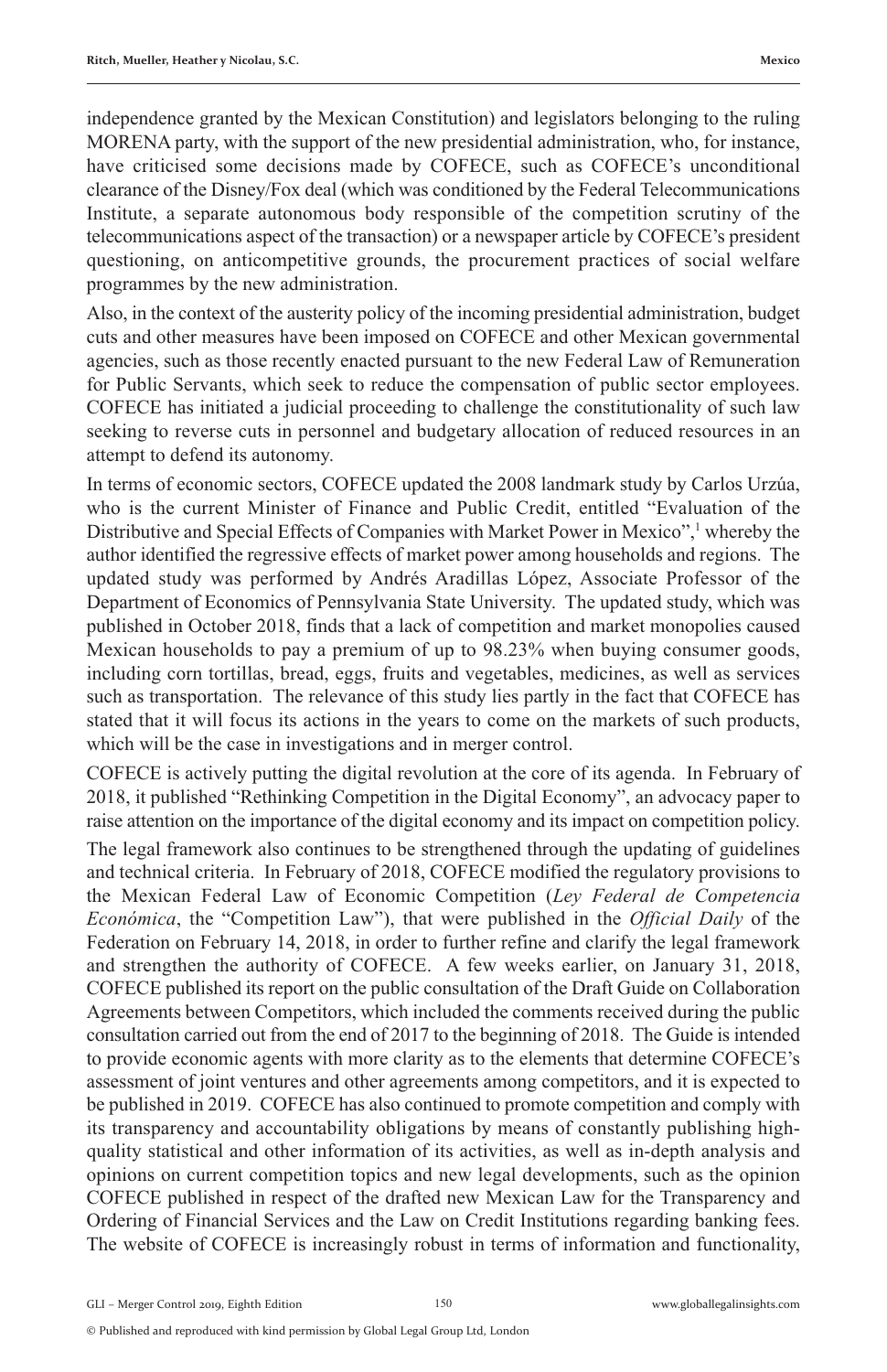and COFECE is an active participant in social media and in Mexican and international specialised conferences, having participated in panels in the American Bar Association Section of Antitrust Law's Spring Meeting, among others.

In 2018, COFECE carried out a total of 183 merger control notification analysis; an average of approximately 15 merger control notifications per month. In 2017, the annual number was 155 and the average monthly notifications were approximately 13. Based upon the number of cases so far in 2019, it seems that 2019 is a year where the number of transactions subject to prior merger clearance in Mexico will show a decline (as of March 2019, a total of 19 cases have been submitted to COFECE).

In our experience, in the majority of cases, COFECE requests additional basic information and therefore the formal admission of each case by COFECE takes more time. We have seen a growing trend of COFECE requesting more information from the parties, the transaction and the markets involved, depending upon the complexity of each transaction. For instance, there is a tendency to request official translations into Spanish of more sections of the non-Mexican law agreements governing the transaction, and of the constitutive documents of the non-Mexican economic agents involved in each transaction (and not only of material provisions thereof), and COFECE increasingly analyses in more detail the direct and indirect ownership structures of the parties involved in notified transactions (which can be complex and burdensome for the notifying parties, for example, in the case of investment funds). In general, parties to concentrations notified to COFECE in Mexico should be prepared to disclose detailed direct and indirect ownership structures.

In terms of fines, COFECE continues to be active in imposing fines on the parties to transactions which it considers were required to be notified to COFECE and were not so notified thereto. In such cases, COFECE has the right to impose fines of up to 5% of the income of the economic agents who participate in the transaction (as income is defined in the Competition Law and in the regulations thereunder). The obligation to notify a transaction is applicable to all direct participants thereof, so fines and other penalties are applicable to all parties of a transaction and not only to the purchaser.

In this respect, in January 2019 COFECE imposed a fine, for the equivalent of approximately US\$39,400 to Banco Ve por Más  $(BX +)$  and Bankaool as it considered that both financial institutions had implemented a concentration without first notifying the authorities. In this gun jumping case, BX + acquired Bankaool's credit rights. COFECE cleared the concentration considering that the sale would have little chance of affecting free competition. The transaction, completed on December 1, 2017, had to be notified and authorised previously as it triggered the statutory thresholds. However, it was not until September 7, 2018 when the financial institutions notified the regulator.

Another example is the fine imposed to Consorcio Villacero for the equivalent of approximately US\$3.1 million for failure to comply with two of the conditions agreed upon in 2010 with COFECE for the clearance of the acquisition of Grupo Collado, a competitor in the markets for manufacturing of steel plates, steel pipe, and steel mesh, as well as commercialisation of steel products. COFECE determined that Consorcio Villacero did not comply with the conditions and consequently imposed such fine.

Some of COFECE's fines are currently being contested in court. The activity of specialised competition courts is also increasing in tandem with the increasingly vigorous enforcement stance of COFECE. It is important to note that COFECE is allowed to publicise the imposition of fines, even though the fined parties are legally entitled to challenge the legality of such fines in competent courts.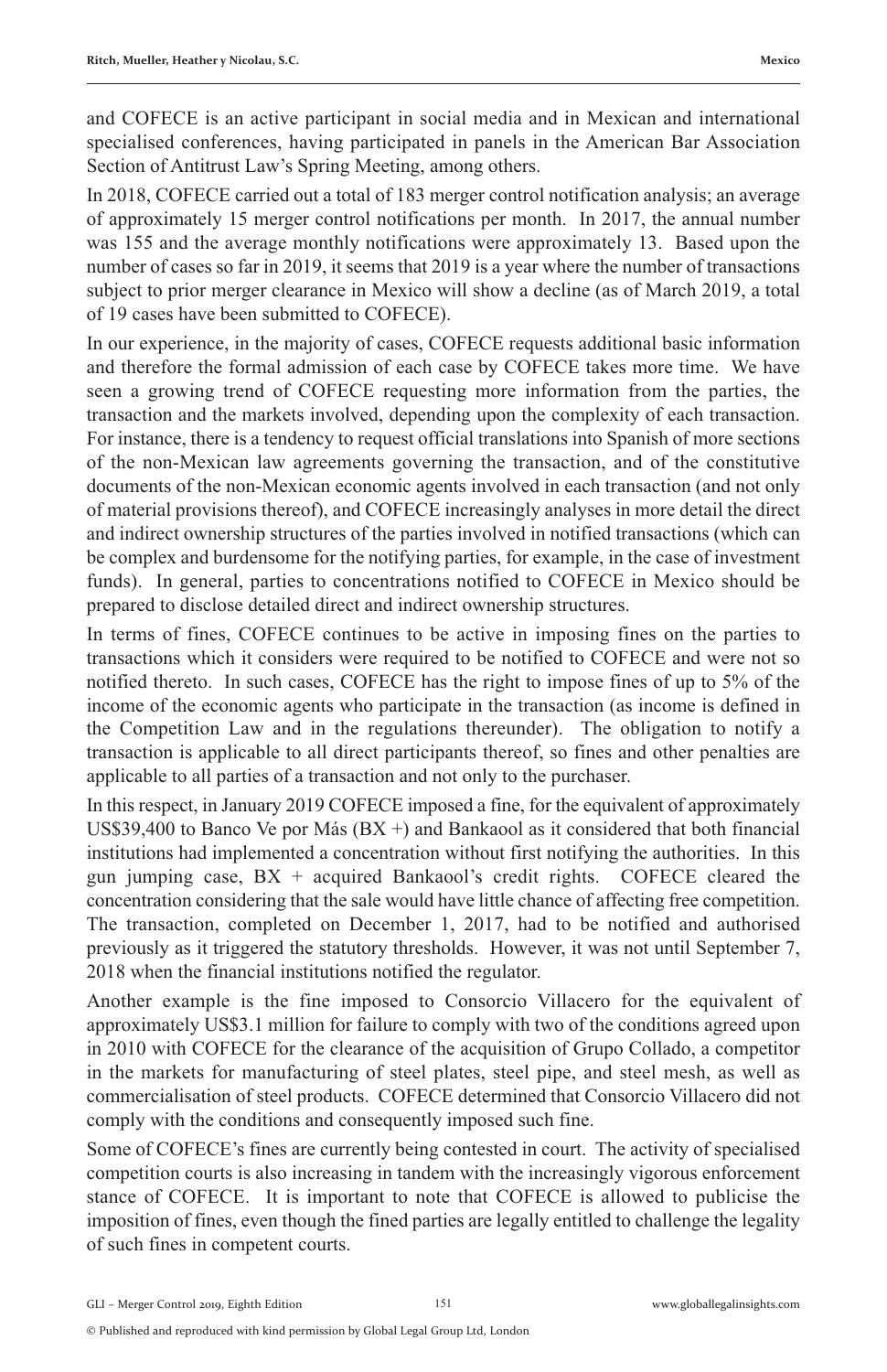In respect of judicial activity, an important development is that in 2018, COFECE suffered a setback with a decision that complicates the agency's investigation of an alleged illegal concentration in the medicine distribution sector. The country's Supreme Court of Justice granted an *amparo* appeal to Marina Matarazzo, wife of the owner of drug distributor Nadro, against an order that would force her to reveal information that may determine whether she was behind the acquisition of a competitor, Marzam Commercial and Industrial Group. The purchase of Marzam from previous owner Genomma Labs was carried out by the Dutch investment fund Moench Coöperatief, with the endorsement of COFECE, almost three years ago. However, the competition assessment was reviewed again by the agency via an investigation after revelations that suggested a possible (and undisclosed by the parties in the context of the merger notification) link between the Dutch fund and members of the family that controls Nadro. The case was closed without COFECE deciding on the merits due to a settlement with the parties that was announced by COFECE on October 16, 2018.

Another case worth mentioning is the Grupo Bio Pappel-Scribe merger, which involved the importation of bond paper. COFECE cleared the transaction subject to the condition that neither of the parties could promote antidumping investigations within the relevant market and the parties appealed such commitments before the competition specialised courts, that concluded earlier in 2018 that COFECE's conditions were illegal since the right of an economic agent to request the initiation of antidumping proceedings cannot be waived in advance.

Also, in 2018 three transactions were not approved by COFECE. Publicly available information related to the merger between water heater manufacturers Rheem and Calorex mentions that COFECE considered that the company resulting from the concentration would have an important market share in terms of sales which would facilitate possible price increases without other participants being able to counter such market power. Another merger that was blocked by COFECE was the purchase of certain self-service stores of the retail company Soriana by Walmart, on the basis that the transaction would jeopardise the competition process. The transaction (consisting in an undisclosed number of stores in five states of the country, Campeche, State of Mexico, Guanajuato, Guerrero and Jalisco) was planned in the context of the divestment plan imposed by COFECE to Soriana during its acquisition of stores of its rival, Comercial Mexicana, in 2015. In 2017, Soriana proposed Chedraui (another retailer with ample national coverage) as a buyer in order to comply with the commitments derived from the Comercial Mexicana transaction. Such transaction was not approved by COFECE either.

COFECE was also active in imposing conditions on transactions that it approved. For instance, it conditioned the cooperation agreement between Monsanto and Bayer, due to concerns over its impact on the Mexican seed market. The company must divest its business in genetically modified cotton seeds, crop seeds, and certain herbicides, as COFECE concluded that, as a result of the transaction, Bayer would become the sole supplier of genetically modified cotton seeds in Mexico and would obtain a significant share in the seed market for a large number of crops.

In general, the field of merger control continues to be particularly active and COFECE is increasingly thorough in its analysis and vigorous in the exercise of its authority. COFECE and practitioners are quickly learning and working constructively to build practices, arguments and precedents which will contribute to clarify the legal framework and create a more predictable path for transactions that are reviewed by COFECE. As is the case in other jurisdictions, COFECE and international regulators, as well as the Mexican and international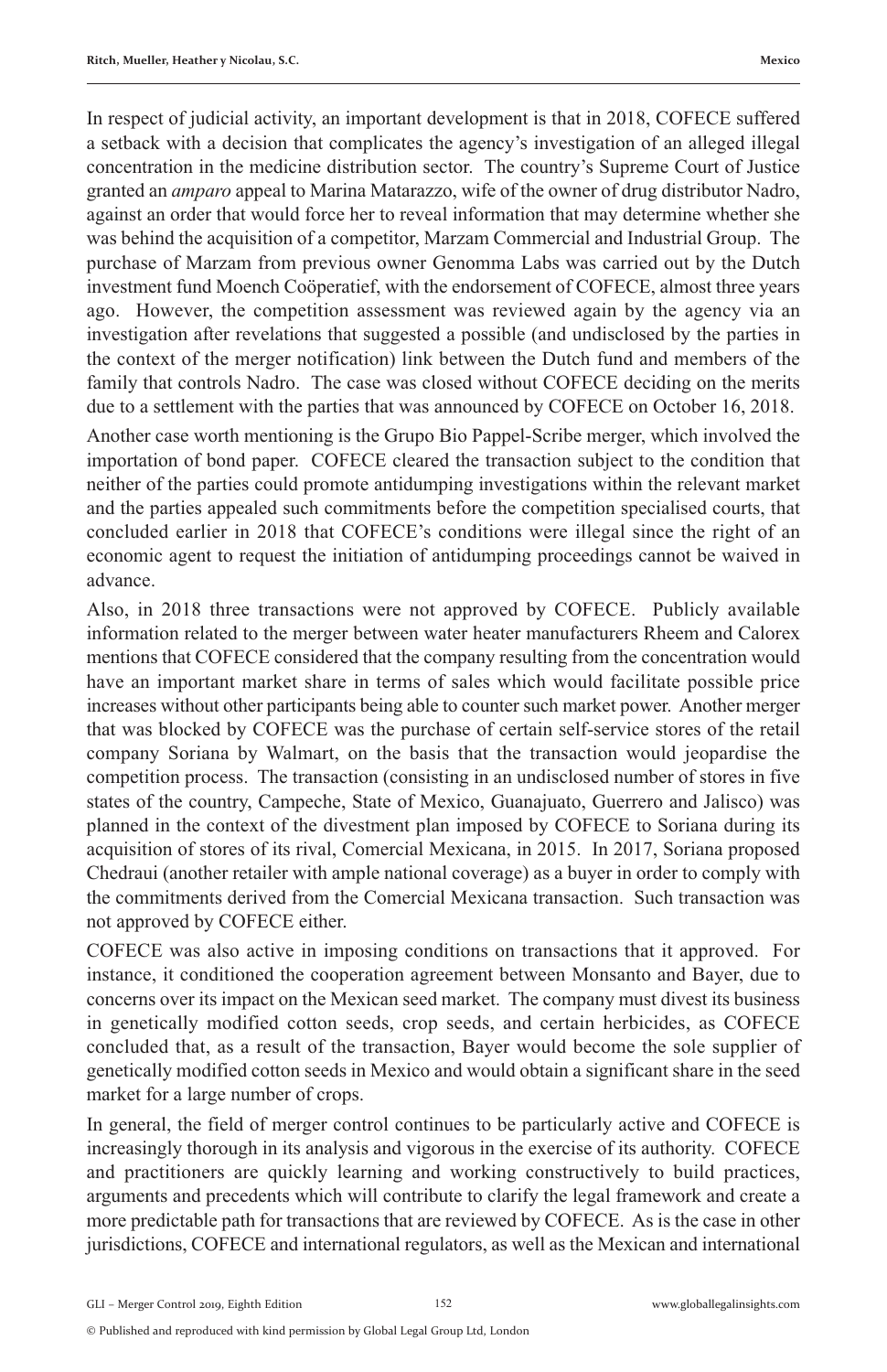bar, continue to be increasingly active in international competition forums and conferences. This has helped the development of the Mexican legal framework and practice, and international experience is relevant in Mexican cases, as COFECE is mindful of international legal developments and has good working relationships with the antitrust authorities of the world's most active jurisdictions.

#### **New developments in jurisdictional assessment or procedure**

In accordance with the Competition Law, concentrations (which are broadly defined and include mergers and acquisitions) that trigger any of the three statutory thresholds contemplated in Article 86 thereof, are required to be notified to COFECE and are not allowed to close without the prior written approval of COFECE (i.e. our jurisdiction does contemplate a bar on closing). The obligation to notify a transaction that triggers the thresholds is not only applicable to the purchaser but to all the direct parties of a transaction, which sometimes, in practice, creates tension between parties in cases when there is disagreement between the parties as to whether the transaction triggers the obligation to notify COFECE.

Failure to comply with the obligation to notify a transaction that is required to be notified to COFECE entails various serious consequences: (i) the transaction will not produce any legal effect (the implications of this in practice are sometimes very complex and difficult to implement, such as when, for instance, a sale of an asset has been fully consummated and the asset has been re-sold to a good faith third party); (ii) the imposition of fines on the parties to the transaction (which can amount to 5% of the income of the economic agents who participate in the transaction (as income is defined in the Competition Law and the regulations thereof)); and (iii) the imposition of criminal liability in cases where fraud is proven.

The risk of imposition of liability refers not only to the economic agents who participate in the transaction but to directors, managers, officers, executives, agents or representatives of economic agents who participate in illicit concentrations, as well as to any person who assists, propitiates or induces illicit concentrations, including public notaries. For instance, COFECE imposed a fine on a Mexican public notary in 2017, which was successfully challenged by the notary public before Mexico's Supreme Court in appeal but does evidence the commitment of COFECE to deter breaches by agents that participate in concentrations by vigorously exercising its enforcement authority. COFECE publishes on its website when it imposes a fine – which immediately produces a reputational consequence on the fined parties despite their ability to challenge the legality of any such fines in competent courts.

In practice, it is possible to discuss questions around the notificability of a transaction with officers of COFECE but often, a verbal opinion of an officer of COFECE does not suffice and the alternative of a formal consultation or other request for a written opinion of COFECE is impracticable, since such consultation processes are regulated and also involve a substantial amount of time to obtain such opinion. This context often leads to the decision to notify, and parties who are of the opinion that the transaction is not legally required to notify often request that the filing be made on a voluntary basis. This situation is limited to those cases that are controversial as to whether they trigger the obligation to be notified to COFECE, and are not the general rule.

So-called "greenfield" projects, or transactions that imply a succession of acts executed over a period of time in the future, often raise questions as to whether and when they trigger the thresholds, depending upon the terms and conditions of each particular transaction; the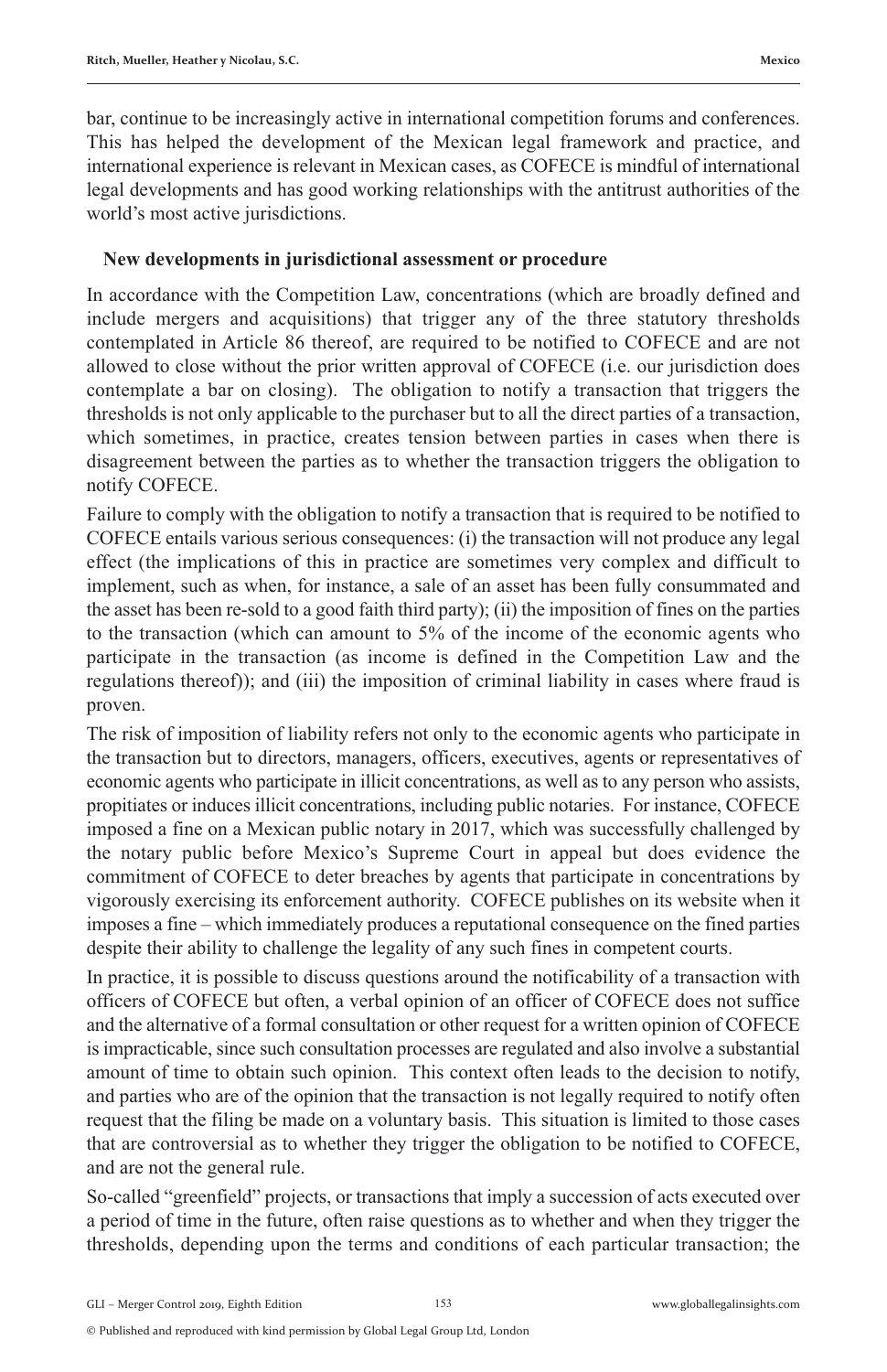Competition Law establishes that in the case of transactions that imply a succession of acts, the transaction is required to be notified before the consummation of the act that triggers the threshold. In cases that involve a succession of acts in the future and where the threshold to notify will be triggered by one of such acts in the future, we have encountered cases where the parties decide to notify the transaction at the outset in order to avoid delays in the execution of the transaction in the future, but the possibility and advisability of such a strategy would depend upon the facts of each specific transaction.

A prominent case in 2018 was the imposition of a fine on the parties to a transaction among Nestlé México (Nestlé), Société des Produits Nestlé (SdeP), Nestec and Innovación de Alimentos (Innovación), a subsidiary of the Mexican dairy conglomerate Grupo Lala, for the equivalent of approximately USD 400,000 for failing to notify a concentration while legally being compelled to do so.

Article 65 of the Competition Law establishes that transactions that have obtained the prior approval of COFECE may not be investigated thereby except if the approval was granted based on false information or if the conditions imposed by COFECE were not complied with; such provision also establishes that transactions that are not legally required to be notified to COFECE may be investigated by COFECE, but only within one year after the consummation thereof. However, transactions that have not been notified to COFECE when they were legally required to be notified, may be investigated by COFECE for a period of 10 years after the date of consummation thereof. COFECE has the authority to impose fines as a result of the failure to obtain its approval when it was legally required, and also has the authority to impose fines and other remedies if, in addition, it determines that the concentration was illegal; such fines and remedies include the correction or suppression of the illicit concentration, total or partial divestiture, and fines of up to 5% of the income of the parties that were party to the illicit concentration (as income is defined in the Competition Law and its regulatory provisions). In the *Nestlé/Lala* case mentioned above, COFECE imposed the aforementioned fines for the failure to notify the transaction but, after reviewing the substance of the transaction, it found that it did not constitute an illicit transaction and therefore it did not impose any additional penalties or remedies applicable to illicit concentrations.

In general, COFECE is increasingly thorough in its review of transactions, even if the merits do not raise any anticompetitive issue. COFECE has a period of 60 business days, counted as of the date a filing is admitted to issue its approval, the terms of which can be extended by COFECE for 40 additional business days in cases it considers are justified in light of the complexity of the case. COFECE has worked to improve the time it takes to approve mergers and it has consistently improved on average, although, as mentioned above, the key to minimise the risk of delays is a complete initial filing. As mentioned above, the clock to review a transaction begins when COFECE admits the filing because it is considered complete, and therefore it is key for parties to present a very complete filing at the outset. Also, the time for review depends on the complexity of the case and the workload of COFECE. Our Competition Law does not allow for an expedited review in the case of urgent cases, such as, for instance, impending bankruptcy or government intervention; in our experience, however, COFECE endeavours to assist the parties to the extent practicable with a timely review when the parties prove that there is an objective, justified reason to merit such a review (for instance, in the case of extreme financial distress of a party). The Competition Law does contemplate an expedited process for cases where it is "notorious" that the transaction will not have an adverse effect on competition; however, such expedited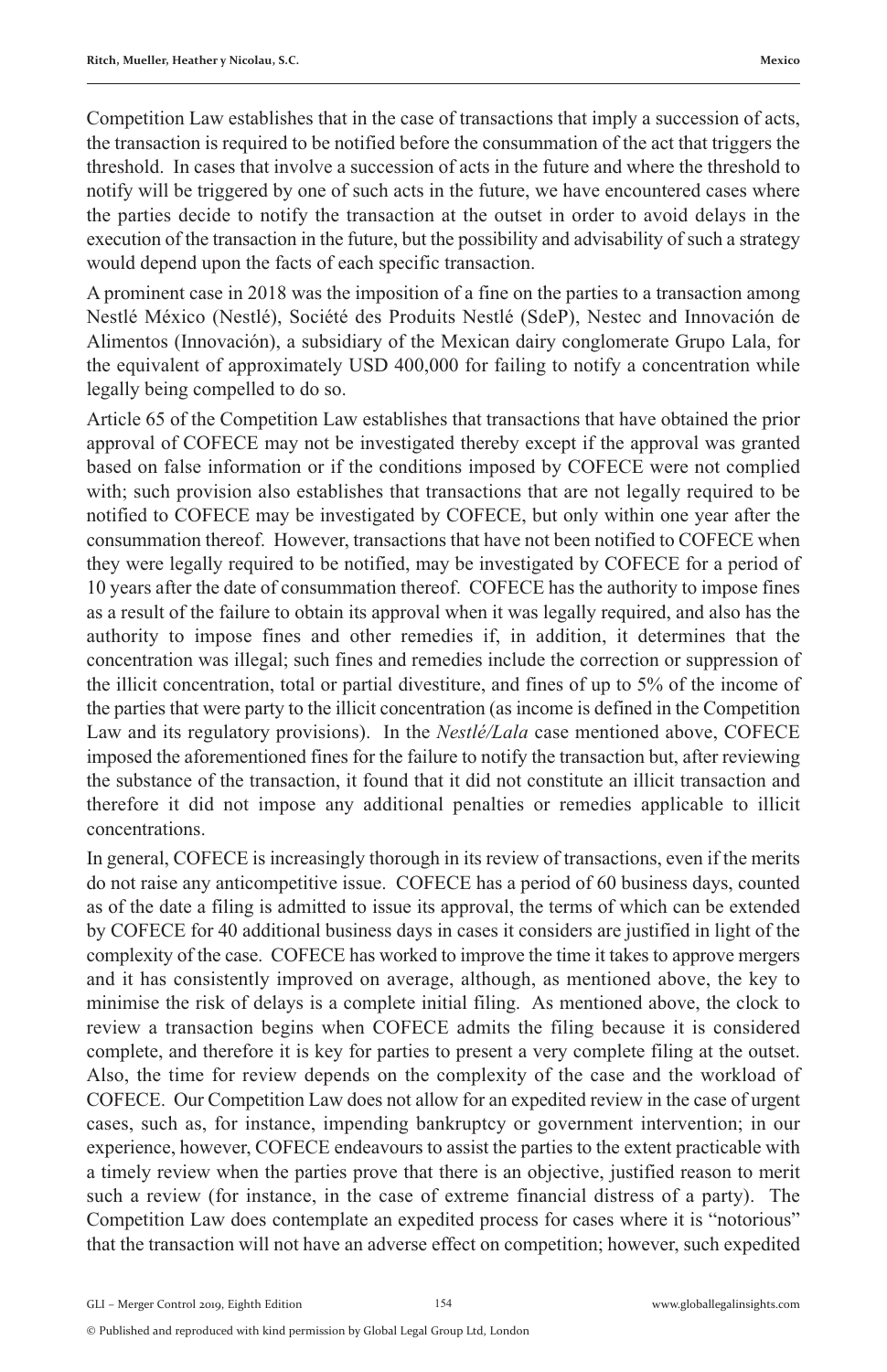process continues not to be an alternative in practice, since the time and work it takes for the board of commissioners of COFECE to confirm such "notoriety" (plus the fact that COFECE is very strict in acknowledging such "notoriety") makes pursuing this option impracticable.

The Competition Law requires the parties to explain the objective and motive of the transaction, and to provide evidence in support of such explanation. The recent amendments to the regulatory provisions of the Competition Law elaborated on the kinds of documents that COFECE can consider as evidence of such objective and motive, and includes documents such as board resolutions, press releases, prospectuses and other information. The parties to notified transactions in Mexico should include in the filing such justifying documents, which are required by the Competition Law and the regulatory provisions thereof, and this information is an item that COFECE is increasingly focusing on, as reflected in the latest legal amendments. In connection with confidentiality, our legal regime allows the parties to request the confidential treatment of information, but such request has to be duly justified by the requesting party.

#### **Key industry sectors reviewed and approach adopted to market definition, barriers to entry, nature of international competition, etc.**

In general, the current administration of COFECE continues to consolidate its operating and investigative practices and its administrative policies, as well as to put into practice its stated objectives – which are to sanction any illegal conduct, prevent the creation of illicit concentrations, and to be observant of the markets that most matter to Mexican consumers and impact the growth of Mexico. COFECE has also stated that it is committed to the promotion of competition and to the correct application of the law. COFECE's board of commissioners, composed by seven commissioners including the chairperson (each for a nine-year period), is its governing body in charge of deciding cases and resolving matters in a collegial manner, requiring a majority vote. Each commissioner is selected and appointed by the President on the basis of an evaluation of capabilities by a technical committee; the resulting candidates are then submitted to the Senate for ratification. In 2018, the Senate appointed José Eduardo Mendoza Contreras as a new commissioner, as nominated by former Mexican president Enrique Peña Nieto. Earlier this year, in February 2019, the Senate ratified Gustavo Rodrigo Pérez Valdespín, as a new commissioner nominated by Andrés Manuel López Obrador, who took office on 1 March 2019. Under the term in office of the new President, López Obrador, no further commissioners are expected to be replaced, so no major changes are expected in terms of the board of commissioners' direction.

Additions to the Guide for the Notification of Concentrations (*Guía para la Notificación de Concentraciones*, the "Guide") were published in 2017 to express COFECE's posture on non-compete obligations. Such additions are generally regarded as reflecting a long-standing practice of COFECE and its predecessor under the Competition Law and its predecessor statute in connection with non-compete obligations (a paragraph in the annual report of the predecessor to COFECE described some of the basic elements of the posture in respect of such obligations). In our experience, COFECE is increasingly strict in the analysis of noncompete provisions and rarely allows departures from the views stated in the Guide, even though it is, by its terms, a non-binding document and it explicitly states that in some duly and strongly justified cases, COFECE can consider departure from the parameters set forth therein.

The Competition Law and its regulatory provisions do not establish the requirements that such non-compete obligations are required to comply with. However, the Guide, which is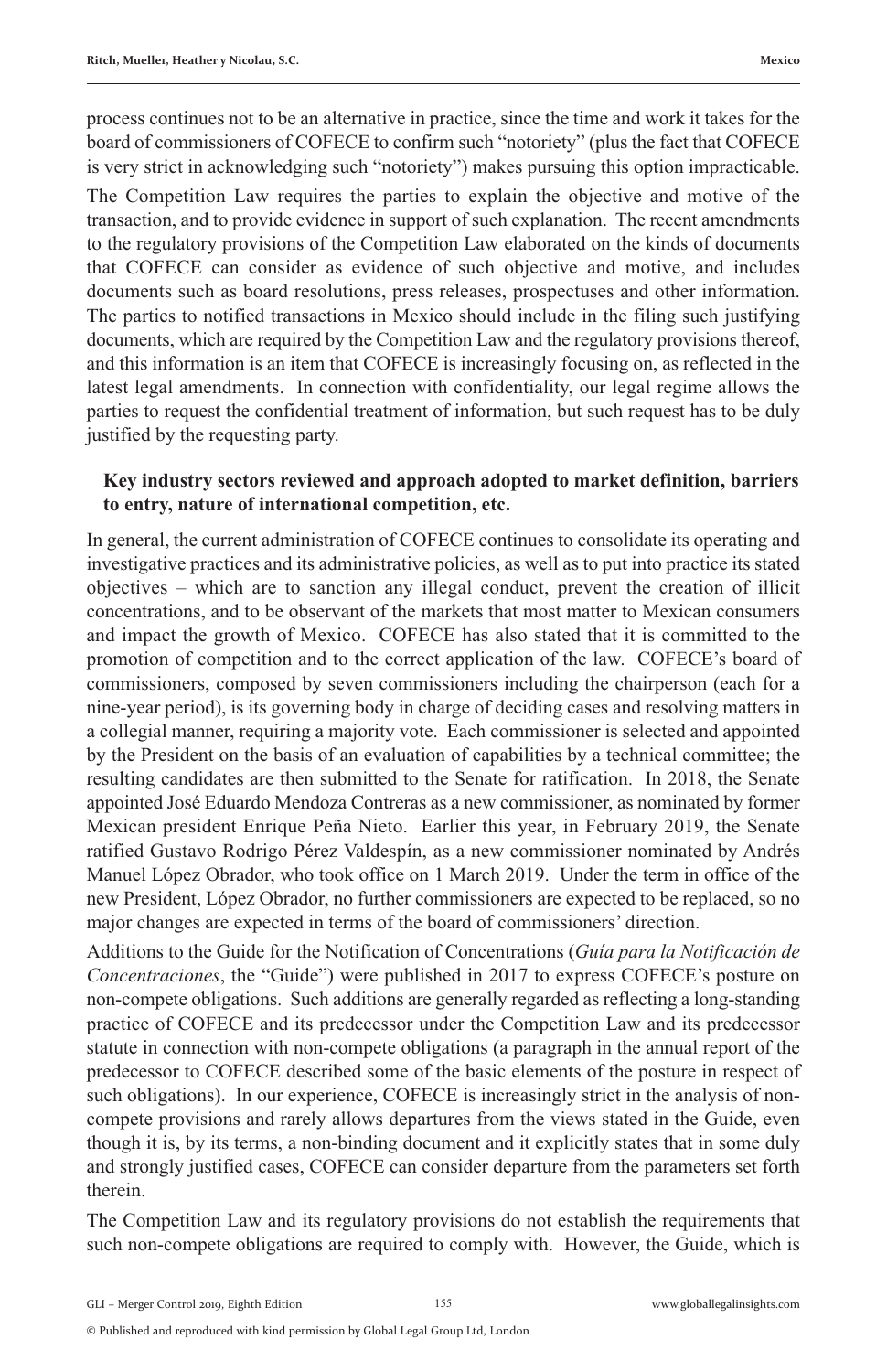not binding, does set forth the criteria that guide the behaviour of COFECE in concentration proceedings which, as mentioned above, was amended recently to incorporate the criteria applicable to such non-compete obligations.

Section 7.9 of the Guide establishes that the first action that COFECE will take is to evaluate if the obligation falls within any of the following definitions:

*"1. Non-competition clause: agreement whereby any of the participants of a contract or agreement (generally the selling party) assumes the obligation not to compete, directly or indirectly, with the acquiring party. This is, not to sell, distribute or produce certain merchandise or property, develop certain commercial activity or provide certain services within certain time, in a limited geographic zone.* 

*2. Shareholders' agreement: agreement whereby the shareholders or partners of a joint venture agree not to participate, for their own account, in activities that are the same or directly related to those developed by the joint venture. Its rationality is found in generating incentives for the participants in the joint venture to make their best effort in the development of the business.* 

*3. Agreements not to hire or not to solicit: agreement whereby one of the notifying parties (generally the seller or both) agrees not to hire those persons that already work or provide professional services to the company that is the subject matter of the transaction or that will work in the company resulting from a joint venture. These agreements have as a purpose to protect the knowledge, human capital and value of the transferred business or of the subject matter of the joint venture."*

Thereafter COFECE will evaluate on a case-by-case basis the justification presented by the parties, and confirm that the corresponding non-compete provision has a small probability of affecting competition and free concurrence considering four dimensions: (1) persons subject to the obligation; (2) coverage of the products or services involved; (3) duration; and (4) geographic coverage.

In respect of non-compete obligations, the Guide "explains the manner in which COFECE has performed the analysis of this type of agreements, in light of the principles of economic competition and free concurrence", as follows:

As a general matter, the first element involved in the analysis as to whether a non-compete obligation is justified is to verify that the transaction effectively involves the transfer of assets that do not have ownership rights or legal protection and that, therefore, need the protection afforded by means of a non-compete clause. After the parties justify the need to contemplate a non-compete provision in the transaction documents, COFECE evaluates whether it will have a small probability of affecting competition and free concurrence in the aforementioned four dimensions, and establishes the following parameters within which any such provisions generally are considered acceptable:

- Persons subject to the obligation. When the persons subject to the restriction are the seller and the companies of the economic group to which the seller belongs, as well as their successors and assignees in the case of companies. They may additionally include an economic agent that shall have been created as a vehicle to affect the notified transaction and that remains part of the economic group of the seller.
- Coverage of the products or services involved. The provision: (a) shall be limited to products and/or services offered by the business that is the subject matter of the transaction; (b) may include products or services that are at an advanced phase of development by the acquired business at the time of the notification; and (c) may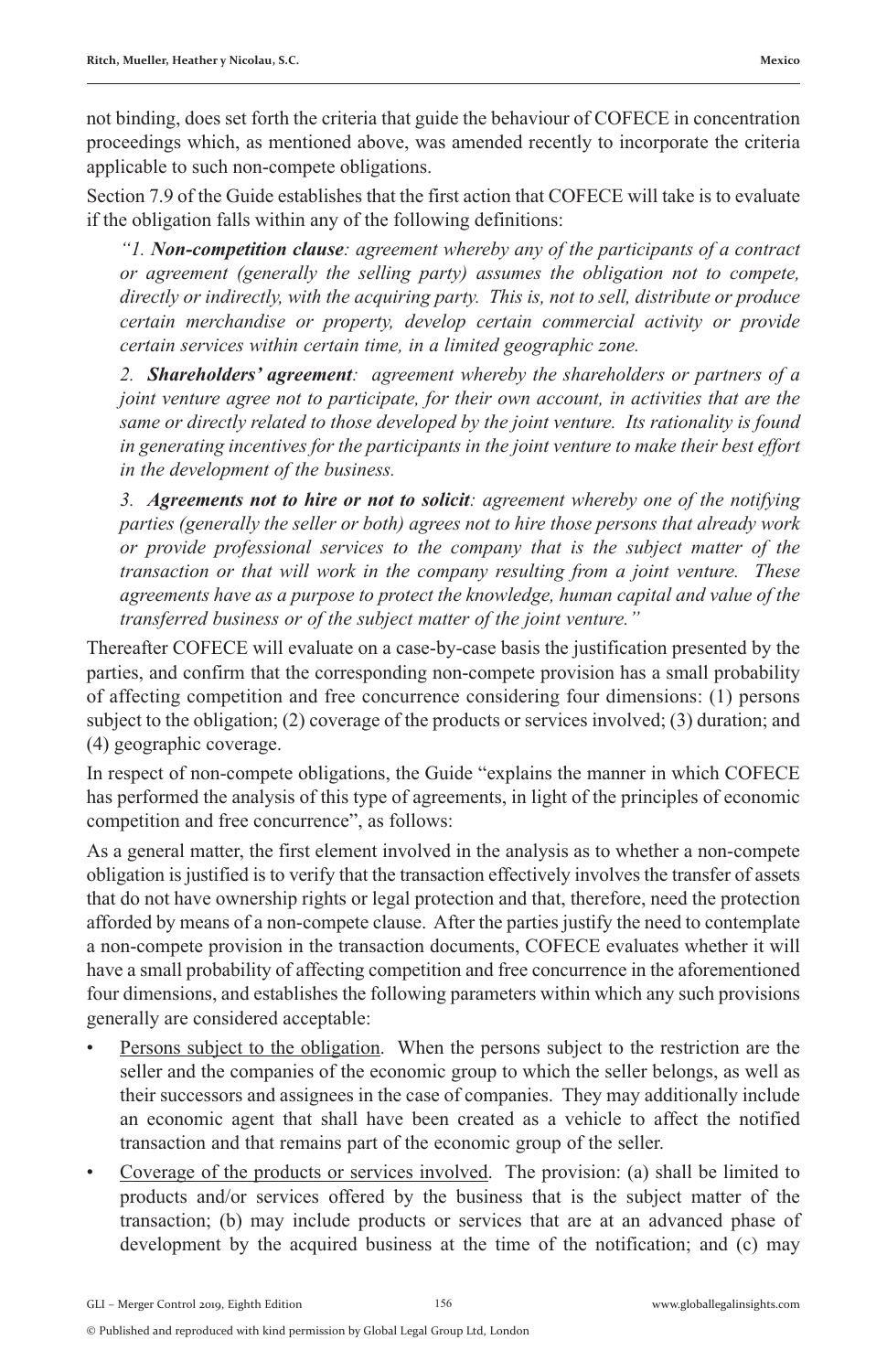include products or services that have been fully developed but are yet to be commercialised by the acquired business at the time of the notification. In global transactions, the provision may cover all of the products or services offered worldwide by the acquired business even if not all of them are offered in Mexico. The Guide mentions that generally, it is not considered justified to include products and services that are not produced, distributed or sold by the transferred business.

- Duration. When the duration of the provision is for up to 3 (three) years after the closing of the transaction and such duration is justified.
- Geographic coverage. COFECE will only analyse the effects of the provision in Mexican territory. It has been considered that a provision has a small possibility of affecting competition and free concurrence when: (a) it covers the territory served by the business, or assets that are the subject matter of the transaction before it is consummated; and (b) when it includes regions in which the acquired business is at an advanced phase of expansion, investments shall have been made or any other action related to the expansion of territory shall have been executed.

The Guide establishes that a non-compete obligation approved by COFECE may not be modified by the parties and if they do, they shall be required to obtain a new approval from COFECE. The approval of a non-compete provision does not affect the authority of COFECE to investigate collusion or any other anti-competitive behaviour under applicable law.

The parties should bear the aforementioned criteria in mind since, as mentioned above, any departure from any of them has to be strongly argued and supported, and COFECE rarely departs from such criteria. In addition, the parties should be aware that in case the parties and COFECE engage in a discussion of any element of a non-compete provision, the process for review may be delayed. From a formal perspective, if COFECE identifies a risk in the non-compete provision, COFECE can notify the parties formally that it has identified such a risk, calling them to a meeting where it explains the risk, allowing the parties a period to provide a remedy which can be proposed until the day after the transaction is listed for approval of the board of commissioners of COFECE. The parties always have the right to ask COFECE for a meeting with the commissioners of COFECE to present their arguments in defence of their position or their proposal for remedies, which meeting with the commissioners has to occur before the meeting of the board of commissioners that will formally review the case.

At these meetings with the commissioners, parties usually present their arguments to commissioners, and the director of concentrations and the technical secretary of COFECE are usually present at these meetings. This process has raised due process concerns for some practitioners since often, the parties do not have access to the full position and arguments presented by the concentrations department to the board of commissioners, so parties have to present their arguments without having full access to the opposing view. Also, when the board of commissioners of COFECE approves a transaction but conditions the non-compete or imposes another condition, the only remedy available to the parties is to challenge the resolution of the board of commissioners in competent courts, which is a burdensome and time-consuming procedure that is often impracticable for mergers and acquisitions.

#### **Reform proposals**

In addition to the previously discussed amendments and proposals, an important development in terms of competition law in Mexico in the past few months has been the initiative by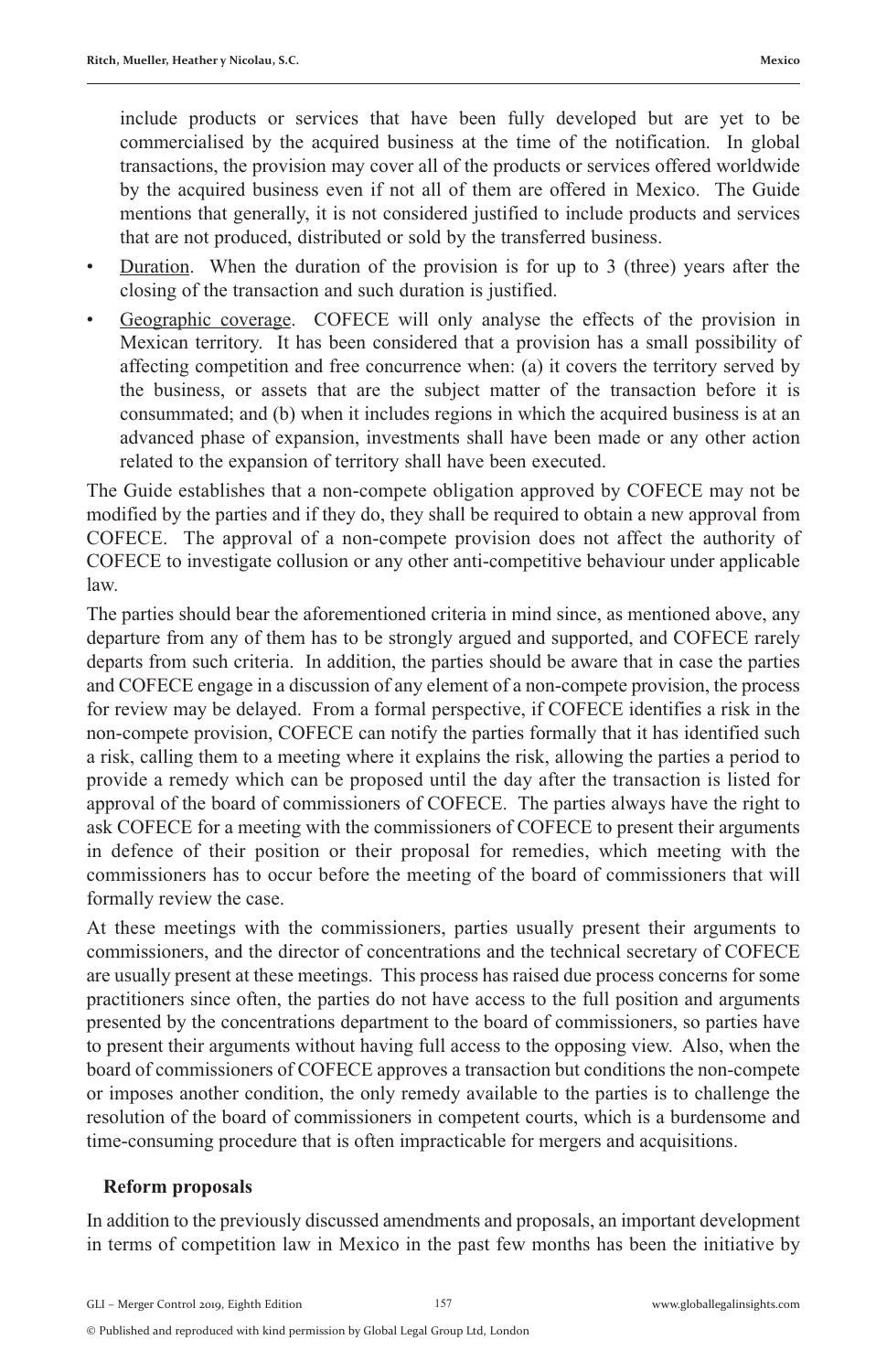COFECE to seek legal clarity on the meaning and implications of the attorney-client privilege in the context of Mexican competition law. The reasons for such initiative include the fact that there were no legal guidelines in that respect which has affected the ability of COFECE to successfully gather evidence in the context of investigations. COFECE published draft guidelines for consultation until January of 2019 and has held conversations with practitioners in that respect. This topic and initiative has raised great interest from the Mexican legal community since there is concern of excessive governmental intervention in such an important right. COFECE is currently reviewing the guidelines on the basis of the comments, which revolved around the need to guarantee due process, the relevance of an adequate custody chain and the functioning of COFECE's committee for the assessment of confidential information. COFECE is expected to be publishing these guidelines by July 2019.

A case that gave rise to such COFECE initiative is a ruling by the competition specialised courts in November of 2018, whereby the court nullified privileged information gathered and used by COFECE to build its case. Even though such ruling and related judicial resolutions only applies to that particular case, they constitute an important first non-binding precedent and shed light on the scope of the attorney-client privilege in antitrust proceedings.

In order to characterise the attorney-client legal privilege, the First Collegiate Tribunal specialised in Competition Law referred to the criteria established by the European Union Court of Justice in *Akzo Nobel Chemicals Ltd v European Commission* and identified the following requirements for the recognition of the attorney-client privilege: (i) the communications (understood as all written materials) between attorney and client must be related to the exercise of the right of defence of the client (i.e. the documents must have been generated in the context of the lawyer's advice during the exercise of the client's right to an adequate defence in proceedings before the public authority) and obtained by Cofece in breach of the undertaking's procedural rights; and (ii) the communication must be between the client and an external legal counsel (i.e. exchanges with the company's in-house lawyers do not benefit from the attorney-client privilege).

As per such court's ruling, when such two requirements are met, the attorney and the client have the right for their communications not to be used or copied by COFECE and the IFT. If such right is violated, the actions of such authorities' officials can be challenged by the affected person directly through an *amparo* trial identifying the information protected by the legal privilege. Such ruling constitutes a relevant precedent for challenging through *amparo* breaches of the confidentiality of communications between a lawyer and her or his client in the field of competition law.

Indeed, this decision is especially relevant as it is the first time Mexican courts have admitted the challenge of a dawn raid since the constitutional amendment overhauling competition enforcement was adopted in 2013. In the context of this reform, any legal claim against COFECE and/or the IFT during an investigation is deemed inadmissible, which has led Mexican courts to reject any challenges against COFECE and IFT, including breaches of the attorney-client privilege in the context of antitrust investigations.

On November 7, 2018, COFECE announced the initiation of an investigation of a cartel investigation in the market for the recruitment of soccer players, aligning itself with other antitrust authorities worldwide that have increasingly focused their efforts in competition issues in labour markets. On the basis of recent developments, we expect COFECE to pay particular attention to provisions such as no-poaching and no-hire clauses in merger agreements in the future.

The field of competition and antitrust in Mexico continues to develop consistently, in line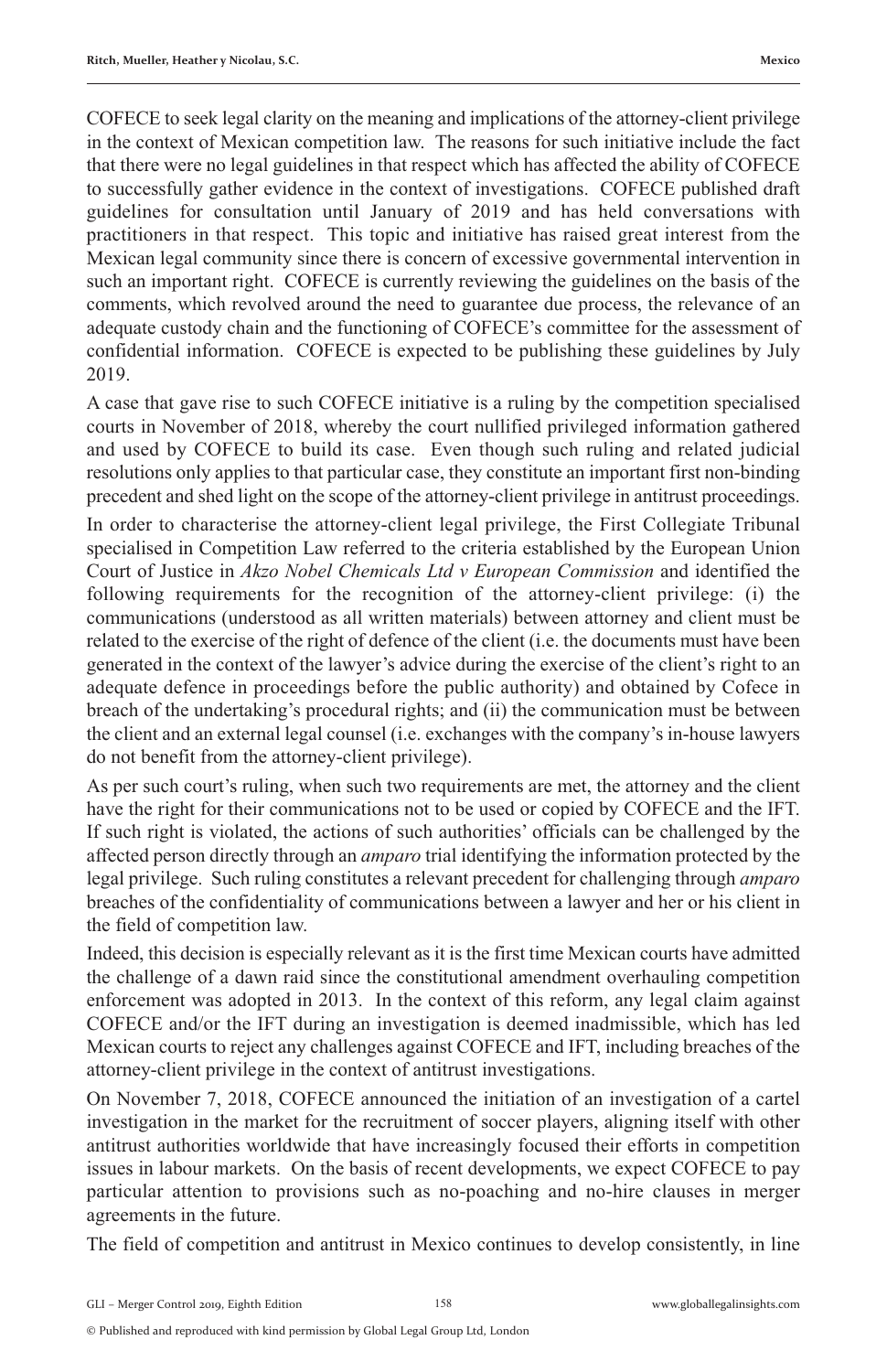with international trends. COFECE is a modern independent regulator supported by a sophisticated and experienced team, a strong legal framework and specialised courts, as well as a by an increasingly sophisticated and specialised Mexican bar.

\* \* \*

#### **Endnote**

1. Available at https://www.oecd.org/daf/competition/45047597.pdf.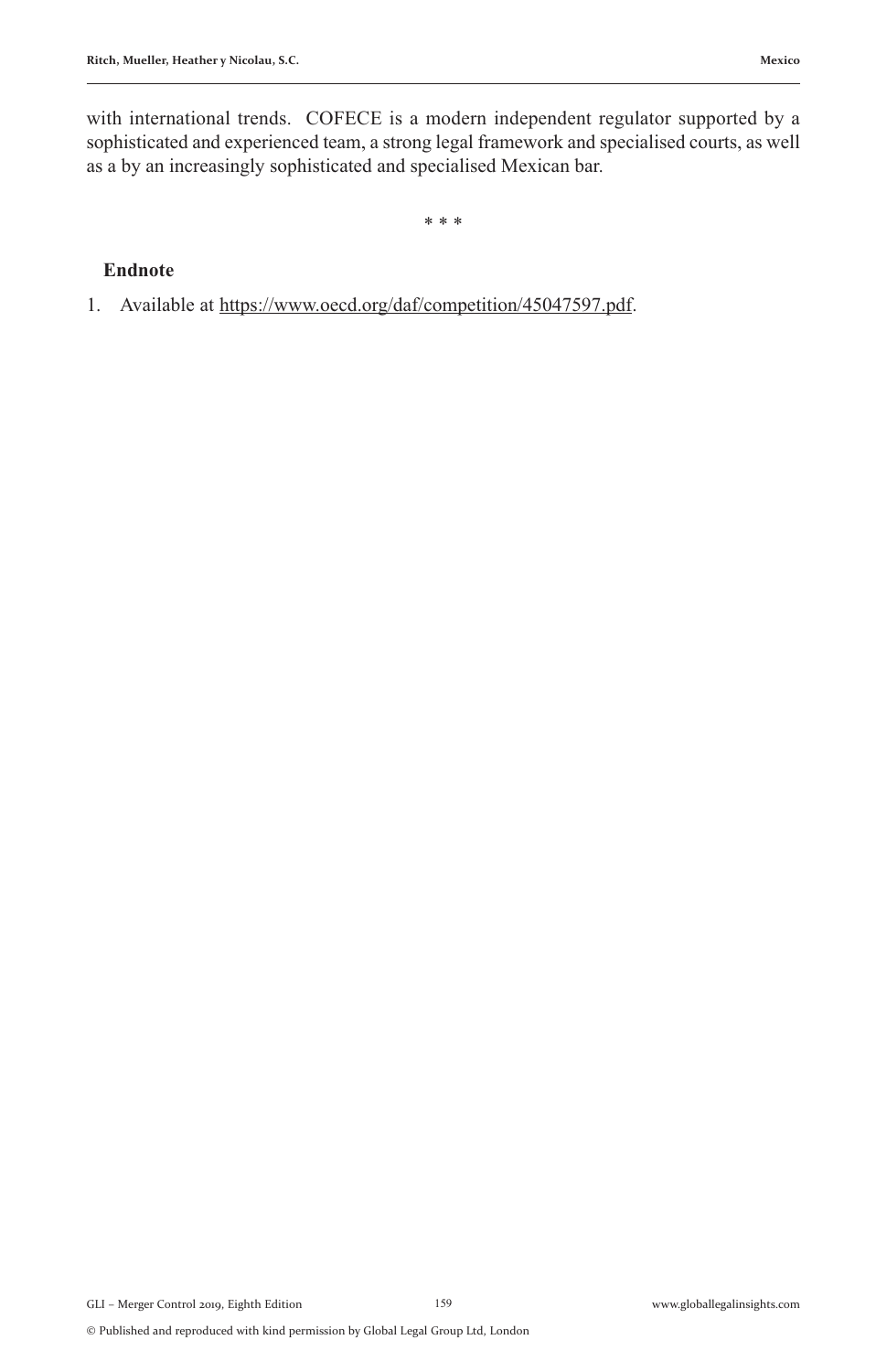

#### **Octavio Olivo Villa**

#### **Tel: +52 55 9178 7040 / Email: oolivo@ritch.com.mx**

Octavio Olivo is a recognised leader in the field of competition and antitrust law. His work focuses on merger control and competition law enforcement, having advised clients in a wide range of complex merger control matters, antitrust investigations and competition enforcement actions, most recently advising Time Warner Inc. in connection with AT&T's US\$85.4 billion acquisition of TW.

Octavio joined Ritch Mueller in 1992 and has been partner since 1998. He was a foreign associate at Clearly, Gottlieb, Steen & Hamilton, New York (1994–1995). He has a law degree from Universidad Nacional Autonoma de Mexico (1991), and a Masters in Law from London School of Economics and Political Science (1992).



#### **James E. Ritch**

#### **Tel: +52 55 9178 7000 / Email: jritch@ritch.com.mx**

James has extensive experience in the field of competition and antitrust in Mexico. He regularly advises clients in the area of merger control and investigations, and is also part of the firm's private equity practice. In 2017, James advised clients active in the energy, banking, education, oil & gas, real estate and telecommunications markets in competition and antitrust issues.

James joined Ritch Mueller in 1992 and was a partner of the firm until 2012, when he became a visiting scholar at Duke University School of Law, rejoining the firm in 2016 as senior counsel. James was a foreign associate at Debevoise & Plimpton. James has a law degree with Honours from the Escuela Libre de Derecho in Mexico City, and an LL.M. from Duke University School of Law.



#### **Marta Loubet**

#### **Tel: +52 55 9178 7000 / Email: mloubet@ritch.com.mx**

Marta is an associate in the Competition Law area of Ritch Mueller. Prior to joining the firm, she was part of the competition teams in Mexico City, Brussels and Paris of leading firms in the sector for more than six years, after having served as a stagiaire in the DG COMP of the European Commission and the French Council of State.

Marta graduated in 2010 from the Law School of the Universidad Complutense de Madrid and later obtained a master's degree in European and international business law at the Université Paris-Dauphine (Double Diploma with the Universidad Autónoma de Madrid) and an LL.M. from Queen Mary University of London. Marta is admitted to practise in Mexico and Spain and is a member of the Association des Juristes Européens, ANADE and Abogadas MX.

#### Ritch, Mueller, Heather y Nicolau, S.C.

Av Pedregal 24, Piso 10, Molino del Rey, 11040 Ciudad de México, Mexico Tel: +52 55 9178 7000 / URL: www.ritch.com.mx